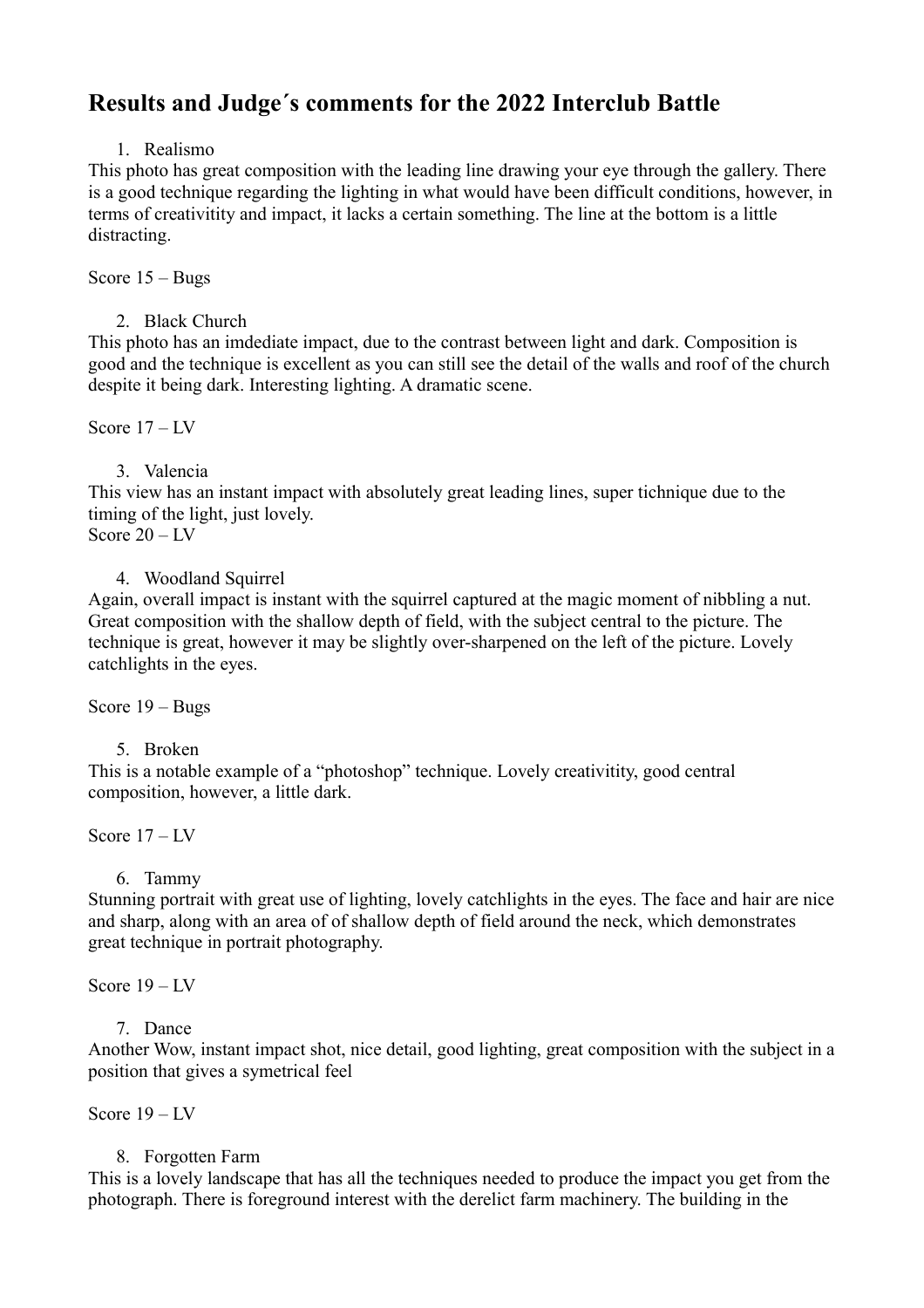middle of the image and the un-obvious leading line created by the gradient colour of the sky

Score 17 – Bugs

#### 9. Stylish Butterfly

The type of photography here is either a lucky shot or a huge investment of time. However, it shows good technique with strong contrasting colours, shallow depth of field and the subject being nice and sharp.

Score 18 - Bugs

#### 10. Polar Bear frolicking

This is a nice photograph of a polar bear outside of the normal expected environment. Good use of fore and background shallow depth of field. Score 15 – Bugs

## 11. Balkan Fall

Instant impact created by this well exposed landscape, lovely colouring, great technique used with the moving water. Composition is good, however the out of focus boulder in the foreground is a little distracting. Score 18 – LV

12. Reflective

This is a "Wow". Instant impact with the silhoutte in contrast to the sunlight. Good composition left to right and lovely technique and the black and white adds to the impact. Very simple but effective. Score 20 - LV

13. Architectual Reflections.

This is another lovely Black and White photo. Great leading lines that draw you in towards the cathedral. Interesting reflections, lovely contrast between light and dark on the cathedral Scor 18 – Bugs

14. Twin Bridges

This is a striking view of two bridges taken at a low angle that provides for good composition. An obvious leading line, nice colour and sharpness. Score 18 – LV

#### 15. Wet Bianca

This is another great portrait shot with a lot of thought put into the composition and Bianca´s pose. Nice catchlights in her eyes. Despite being on a black background you can still see details in her hair.

Score 17 – LV

## 16. Empty during lockdown

A very typical scene driven by recent events. Nice, clear and well lit photograph, with good use of leading lines that draw your eyes into the tunnel. One little issue is the cropping; the Picadilly sign looking more like a sticker – floating in mid-air. Score 18 - Bugs

17. A view from Heaven

This photo definitely has the Wow Factor. Taken at just the right time of the day, that shows nature throws up some great opportunities. Great composition with highlights both in the foreground and background. Great exposure.